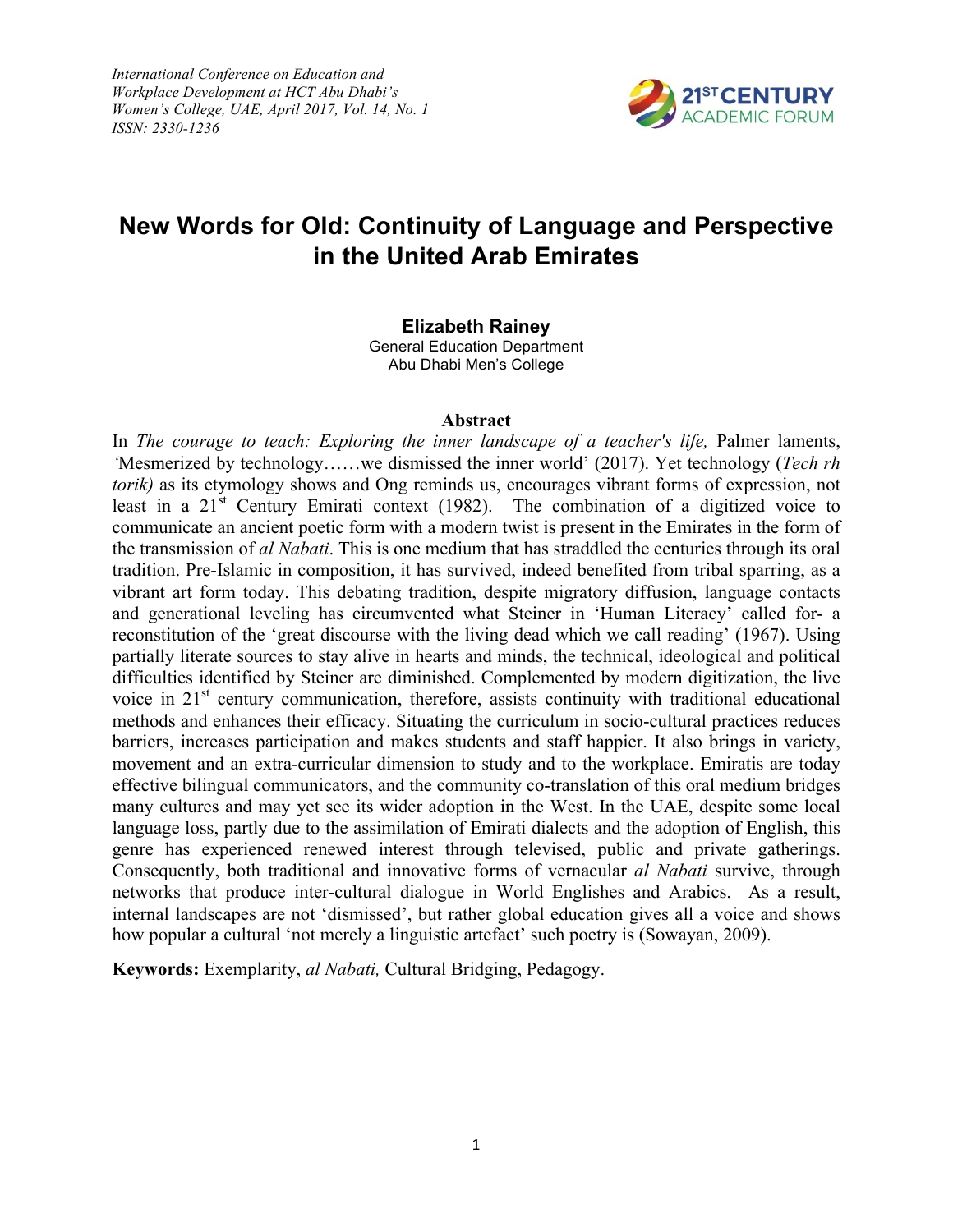## **Introduction**

The aspirations of employees in the workplace include a desire to be inspired by leadership and through such exempla empowered. In creating a Ministry of Happiness, the UAE government have squarely challenged both the public and private sectors to live up to the ideals of the Founding Father of the United Arab Emirates, to facilitate this end. This paper reveals how one employee and alumnus has given voice to her own thoughts on leadership in the workplace, combining an ancient debate medium with 21st century methods of recording to mediate her message to the world through co-translation. This action shows continuity with the past with an effective description of the present day. Nada Salem Thaabit, composed *Office Buzz* (2015) in praise of her former boss, prior to Dr. Al Roumi's appointment to her current position. Both have kindly approved the co-translation.

# **Literature Review Drivers and Challenges in a Global and Emirati Workplace**

The prioritization of Happiness in the workplace is a key driver in the UAE. According to the Minister: 'The role of the government is to create an environment where people can flourish – can reach their potential – and choose to be happy. For us in the UAE, happiness is very important' (al Roumi, 2016). By providing the correct social conditions, people are more productive because they are happy and valued. This results in heightened creativity, which takes the form of poetry in the Emirates of a traditional kind. Such indigenous poetry assists cultural expression in a global business world and places the local as an ideal form of behavior to challenge the many buy-ins from abroad and from the global marketplace. As Emiritization takes hold, this is an affirmative statement out of Dubai, based on Gulf Arab linguistic and behavioural aesthetics. This is by no means at variance with a modern global perspective, since the UAE is a modern, affluent and cosmopolitan country, strategically place at a geographical and cultural crossroads between East and West.

In describing her relationship with the workplace, Nada positions the Emirates as looking to best practice from political and religious tradition, using past and present models of leadership to present itself both domestically and in the current global economy. She evokes the knights of old, the expertise of Zayed, of the Prophet and of Sheikh Maktoum and of their impact on the decision –making of the current government. Such rainmaking allows, "the decision making process projected in this art form" to be reconciled through form and content (Rainey, 2015). The resulting (*mitayil)* (exempla, guiding principles, parables, allegories)'show continuity of practice and efficacy of the *al Nabati* tradition (Sowayan, 1985, p124).

Indeed, Noyes has claimed that such "Exemplarity is a special kind of tradition" (2016, p92). Speaking of the poetry of Shamsa al Falahi, she views the past and present as "reconciled" through the use of this poetic medium. In fact Noyes asserts, 'audience uptake on the performer's intention' allows for a bridge to form of 'shared inherited forms' (2016, p82). Such a view is underscored by the findings of the noted Emirati scholar al Amimi, who maintains how performing *al Nabati,* 'bridges the generations as part of the story' (Clark, 2008). Noyes adds that 'the moral force of the performance' is lessened by the 'social distance' and so inclusion in a smaller more intimate audience allows the message to be more heightened (2016, p81). Hence social negotiation created an essential empathetic link between transmitter and audience to augment performance. Thus the *al adab* tradition is maintain through continuity of behavior and performance into the 21<sup>st</sup> century workplace documented by a female voice.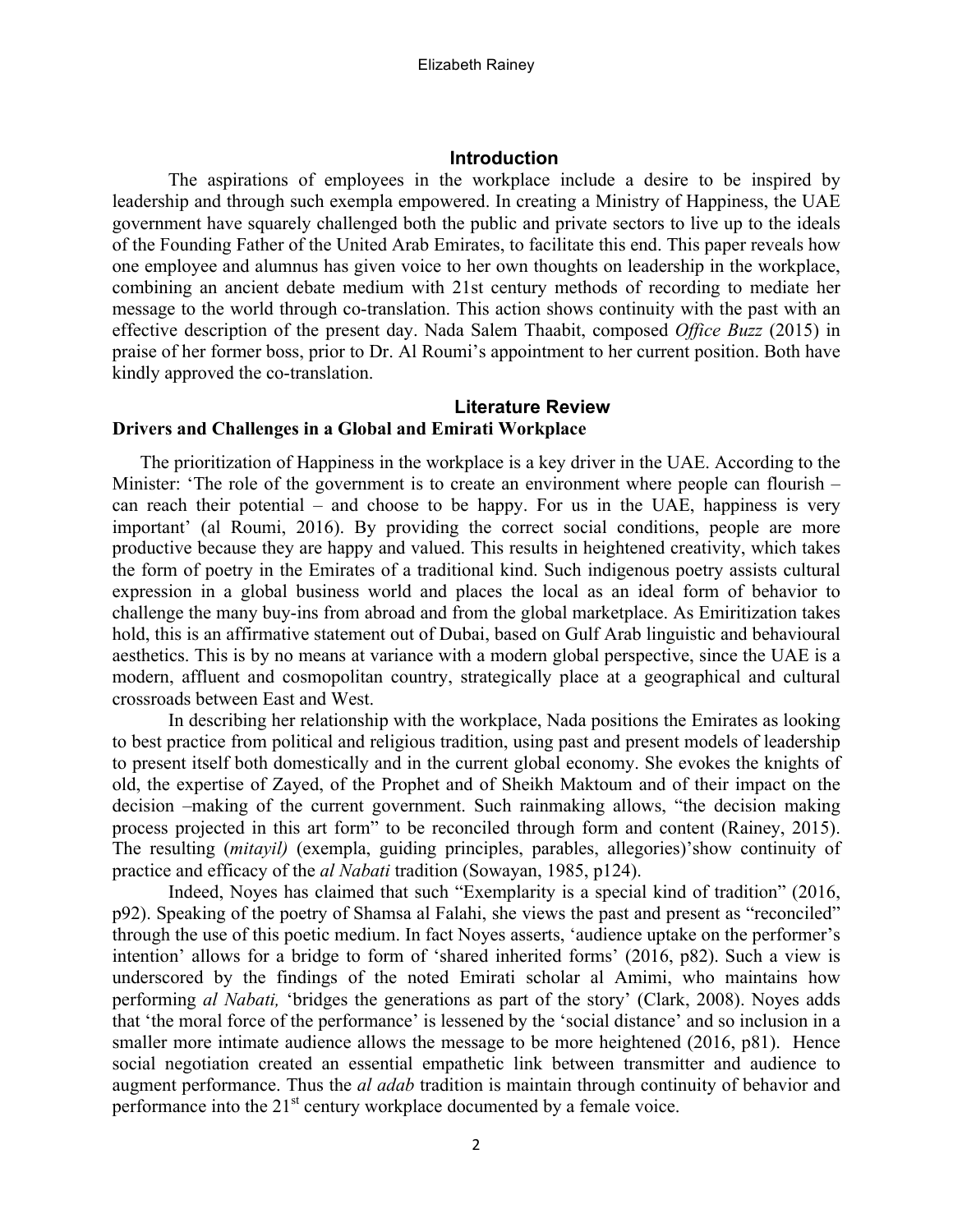#### **Orality and Literacy**

In addition, Nada's combination of oral and written techniques is also typical of *al Nabati* in the region according to Sowayan. He has highlighted that there was a vigorous and "constant interplay between the literary and vernacular traditions" (1985, p169). Indeed, Ong advised to approach oral culture synchronically, maintaining how writing in many respects 'enhances' orality. Early printing type scripts tended to be sound related, and all poems were read out loud to be co-translated (1982). Therefore, the use of the digitized readings is an authentic use of technology to imitate the spoken voice, if at a less heightened volume. In respect of her transcription, according to Khatabi and Sijelmassi (1996):

> Calligraphic art, operating at the edge of language, makes systematic use of the laws of rhetoric and in particular the *al-Adab,* a very subtle concept which acts upon the whole range of the Arabic language and its linguistic theory. *Al-Adab* combines the logical and the imaginative approach (p. 23).

This respect for writing in *belles lettres* encompasses a degree of social refinement and correct moral living represented in an elaborate written form. Nada's level of education allows her to produce her text in a seemly manner that shows a respect for detail.

Such a harmonious attitude towards cultural continuity counters arguments from some Western scaremongers on the efficacy of politics of preservation in recent times:

> Loss of resources, cultural depletion, negative social and environmental effects, reduction of quality of life –these ills can all be taking place, an entire region can be in decline, yet they can be negated by a simplistic economic figure that says economic life is good (McDonagh & Braungart, 2002, p.37).

This is not to say that hard economic realities do not inform change and progress in the UAE, but rather that they do so with an eye on past, present and future and with a tradition of both trade in cultural commodities as well as goods and linguistic artefacts. Mediating Nada's poem to a larger audience permits both secondary and tertiary judgments to be reached on her work, the values it contains and its inspirations.

## **Methodology**

# **Office Buzz (2015). Demographic Background**

Nada Salem Thaabit (1982- ) was born in Dubai and is a local entrepreneur. She previously worked in the Dubai government and has many artistic leanings, including composing poetry and creative endeavours and she shares an interest in cultural bridging and Emirati culture. Nada's outlined the context of her poem in a traditional contextualization known as a *salfah*. She explained it was inspired for her former boss, the current Minister of Happiness, Ohood al Roumi in 2015. It is, therefore, a tribute to her positive personal impact on the staff and her role in government. Nada explained how the down to earth, ingenuous character of Ohood motivated her to be inspired to work and to write about the experience. The Minister has kindly approved the co-translation and use of the poem. The poem therefore, augments government policy as well as conforming to a standard praise form of leader. Consequently, while a very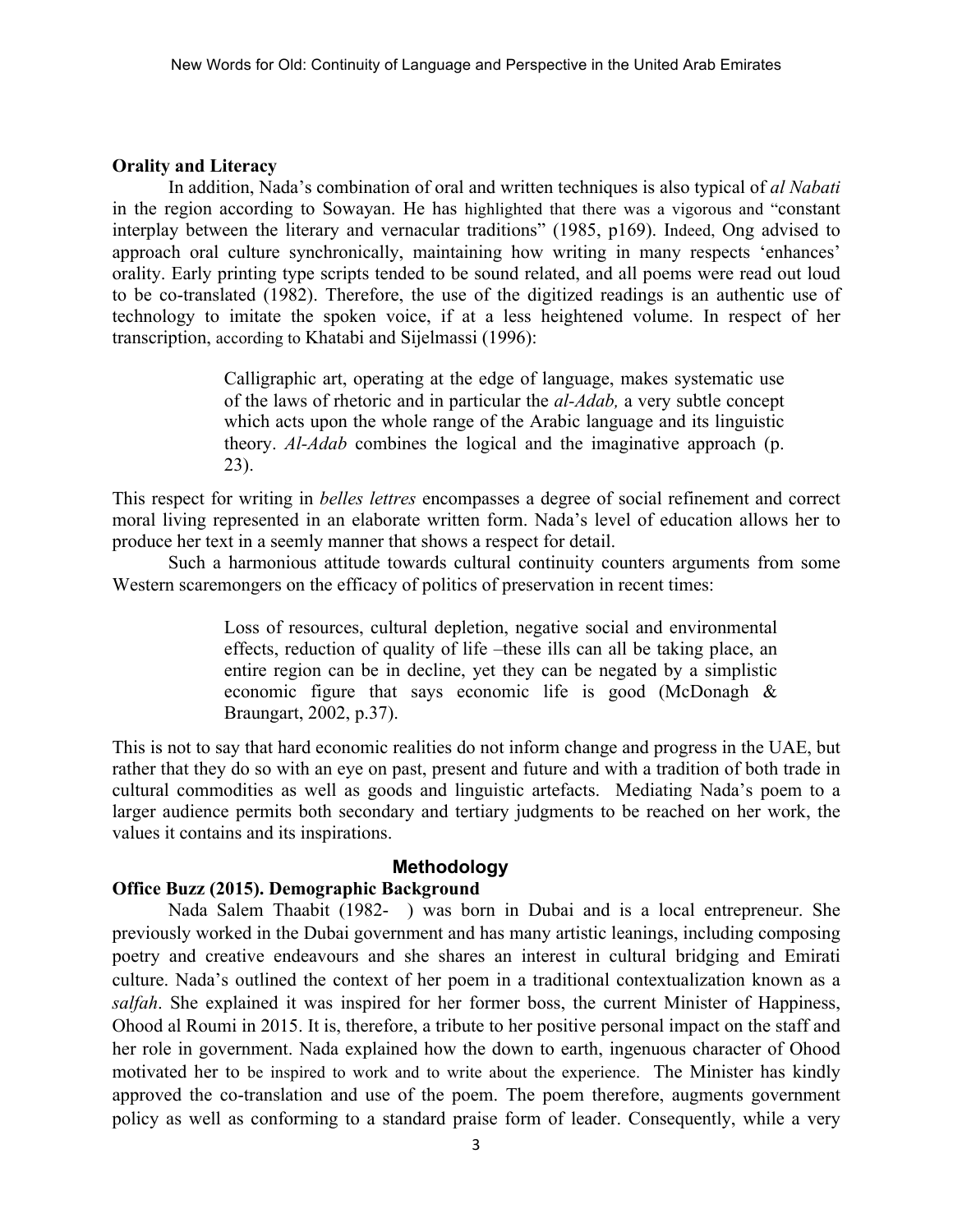modern version of an *al Nabati* poem, Nada's work to reflect the traditional praise genre attributed to sponsors or ancestors.

Further, Sheihk Mohammed al Maktoum views the empowering of women as adding to the security of the country through safeguarding the overall Happiness of the citizen: 'We want to achieve greater progress towards the future while maintaining the balance between development, technology and sustainable prosperity, and the happiness and well-being of the society for the good of our country and to make the UAE an influential and vibrant country in the world '(2017). Additionally, Sheikha Fatima has also made a series of similar statements expressing her belief in the importance of the contribution of women to the development and well-being of the country. Queen Elizabeth II has also recognized the improvement in the status of women in the United Arab Emirates due to such support and kindly endorsed the Sheikha's efforts. Therefore, Nada's work seems to authenticate both public policy and the extent to which women can assist in describing and implementing it.

Nada recorded the poem to music, providing a working translation from which the rhyming couplets or *bayt* were formed. We met up later to discuss the translation and she asked for a single change. In older forms of Arabic, the male and female forms could be inter-changed and so her intention was to use the female voice. *Office Buzz* is included both to show a modern form of *al Nabati* and as also is the only example from Dubai emirate in the corpus. The different approaches to poetry translation of rhyming couplets indicate the debt to Holes and the late Abu Atheera, who have published an extensive collection of Emirati co-translated poetry with audio (2011). There was a degree of "stuffing" required to reach the couple and this meant that my usual translation methodology, which employed Robinson's abduction, induction and deduction process, was modified. (1997). Older co-translations use Robinson, working on traditional themes such as hunting *(ganas),* separation, *(kaluj),* war *(madih),* pastoral, love of the homeland *(fakr*) love *(ghazal*) and religious poetry (Rainey, 2015; 2016; 2017a; 2017b). In the first stage below, instead of collaborating on the co-translation, the author supplied the text and a rough draft together. This was then transformed directly into couplets. A final edit occurred after further consultation and a transliteration was also collaborated on. This was then validated by Arabists Dine Lancen and Ula Zeir.

The resulting effect gave the poetry an edging modern feel that reflects the modern cosmopolitan feel of a city like Dubai, yet maintain the continuity of practice all the while from what is thought by Holes to be Sumerian antiquity (Ahmed, 2014). Noyes' *corpora ethnographa*  approach advocated attempts to reconcile archiving digitalizing records that are subject to loss, in a way that is generally accepted as ethically defensible, among practitioners. Describing traditional culture as a kind of "slow open- source", where too strict codification of the genre stultifies the product, "freezing the form", required a more improvisary approach. Therefore, a flexible theoretical framework, avoiding exploitation, over- packaging, or "adapting a practice to market conditions", so as not to abuse the power relationship between the subject and those researchers along for "the ride" was adopted (Noyes, 2010, p. 46).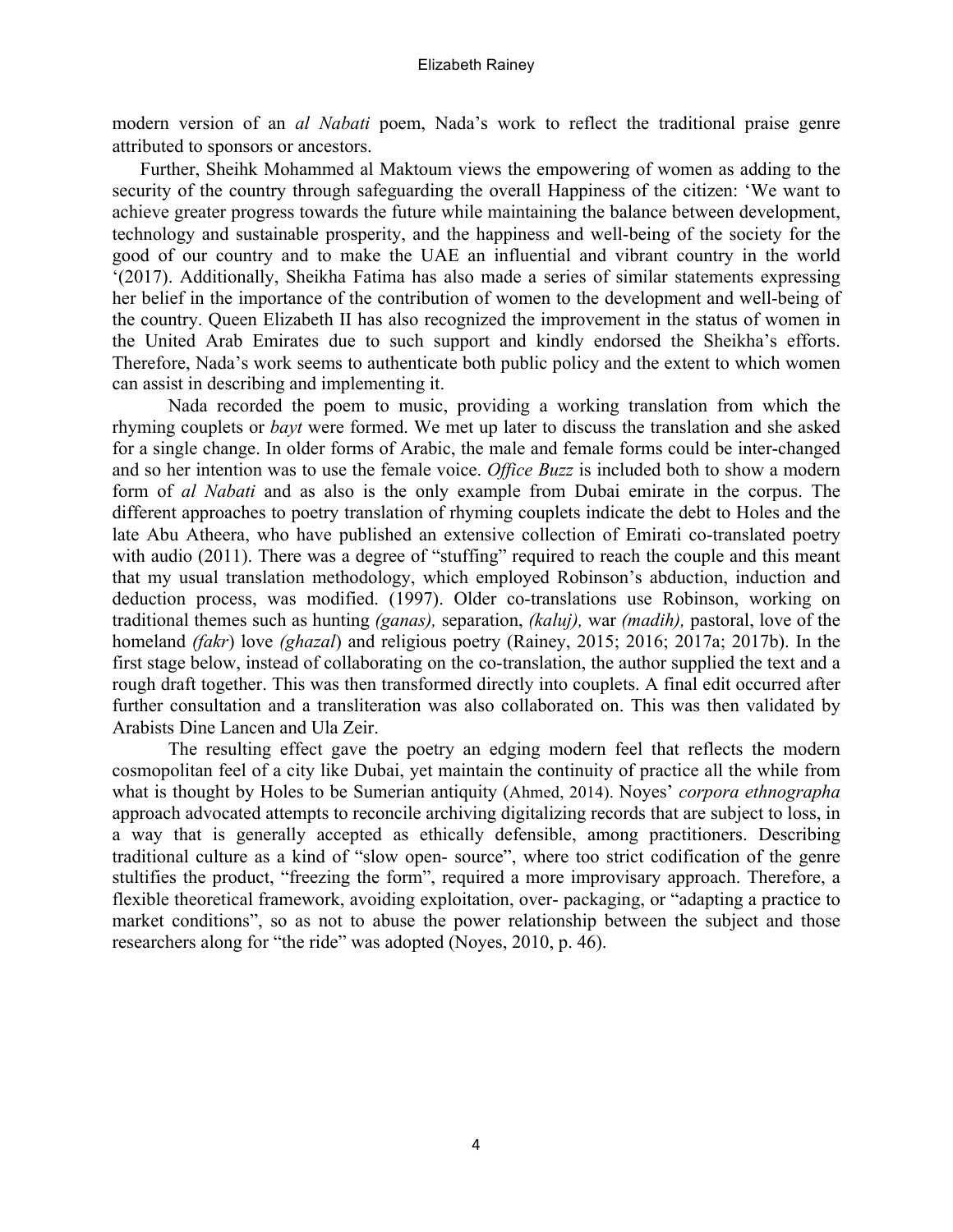# ضجة مكتبية

5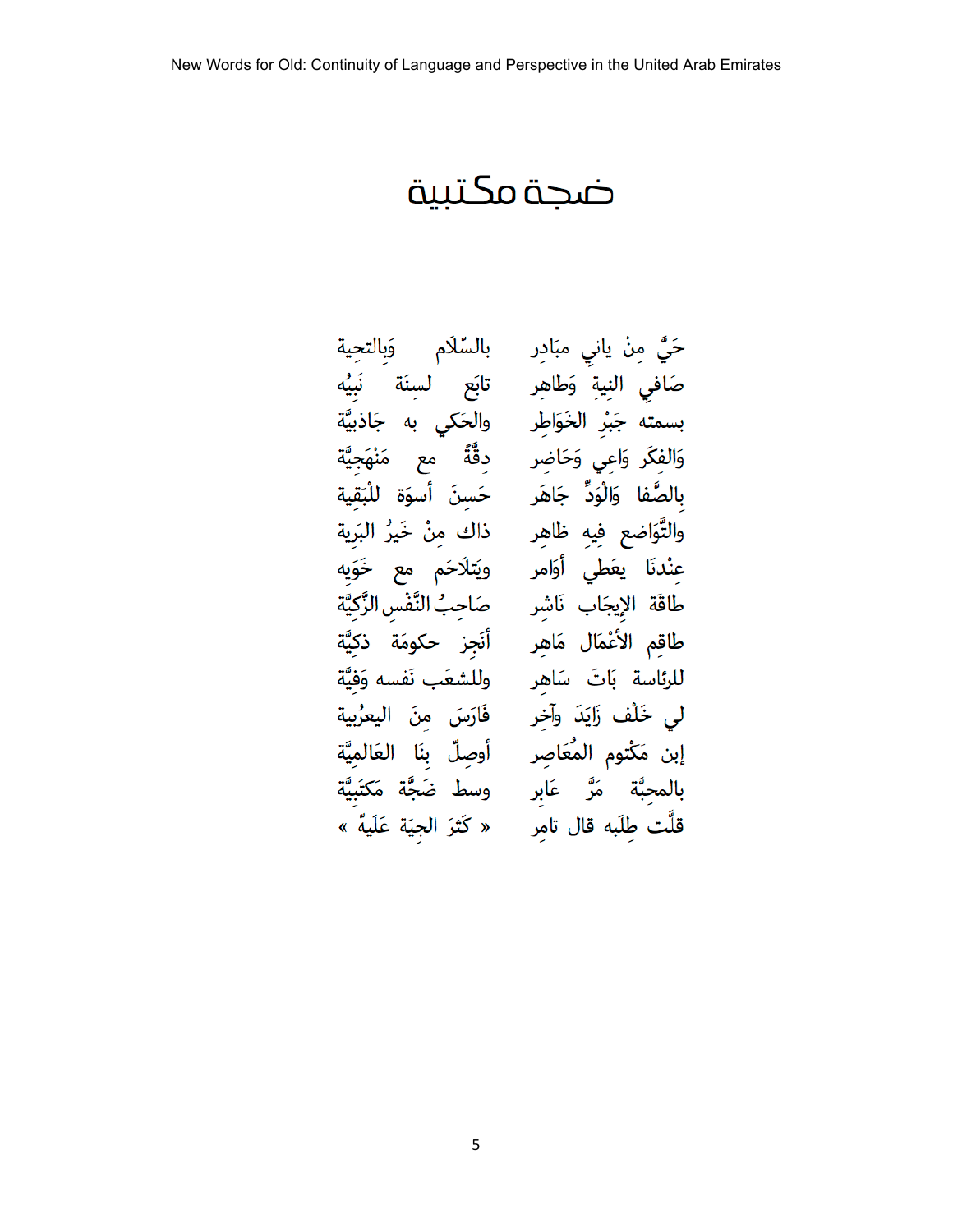#### Elizabeth Rainey

hello you, oh who rushed to me with greetings and welcoming pure with sincere intentions following the prophet way of living his smile takes away all pain and attractively speaks! and intellect with share present conscious strategic and pressed Professing purity and kindness an idol for the rest humbleness and modest is apparent oh he is on of a kind authorive and gives order to us yet he is close to his fellow brothers.. spreading positive energy that of a good righteous self his skillful team archives the smart government for the presidential affairs, he stays up all night with a sincere heart for the citizens. that who **s**ucceeded Zayed and another one. a knight from Arabia current Maktoum ruler took us to the international world scene with so much love he passed during a busy buzzy office day I kindly request him.. and he said go ahead? I say "please come more often"

The transliteration below was produced from the recording in 2017.

6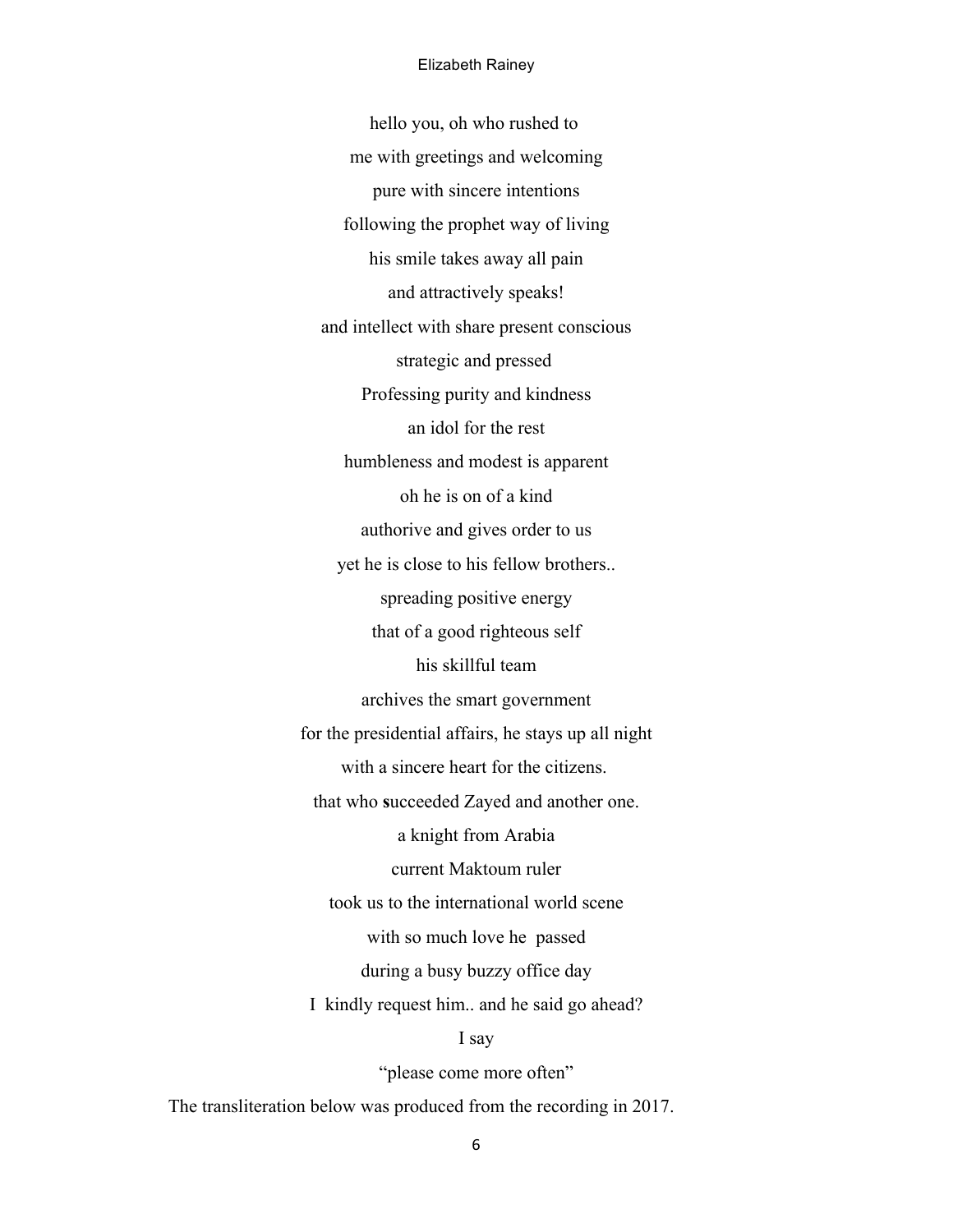Hai minyanie mubader Bi salama bi tahya Safi niyah ou taher Tabaah lisana nabiya Besmateh jabber el khawater Wel haki bihi jadhibiya Wel fikr, wa'ee Daqa ma'ee minhasjiyah Bel safa wal wadi jaher Hasina eswa lil baqiya Wal tawadho feh dhahir Thak men khair al bariya ' indina ya't' awamer Wa yetalaham ma'a khawiya Taqem al amal maaher Erjez hukuma dhakiya Liriaasa baata saaher Wa eshaabu nefsah wafiya Li khalaf Zayed wa akher Fares min el ya'zabiya Ayna Maktoum el mo'asser Awsel bina el 'alamiya Bil mahaba marra 'abir Qultu talabeh qaala tamur Kathir el jiya 'Aliya

To you who rushed to greet me With welcomes and hello, Intent sincere Upon Us Be As the Prophet would bestow.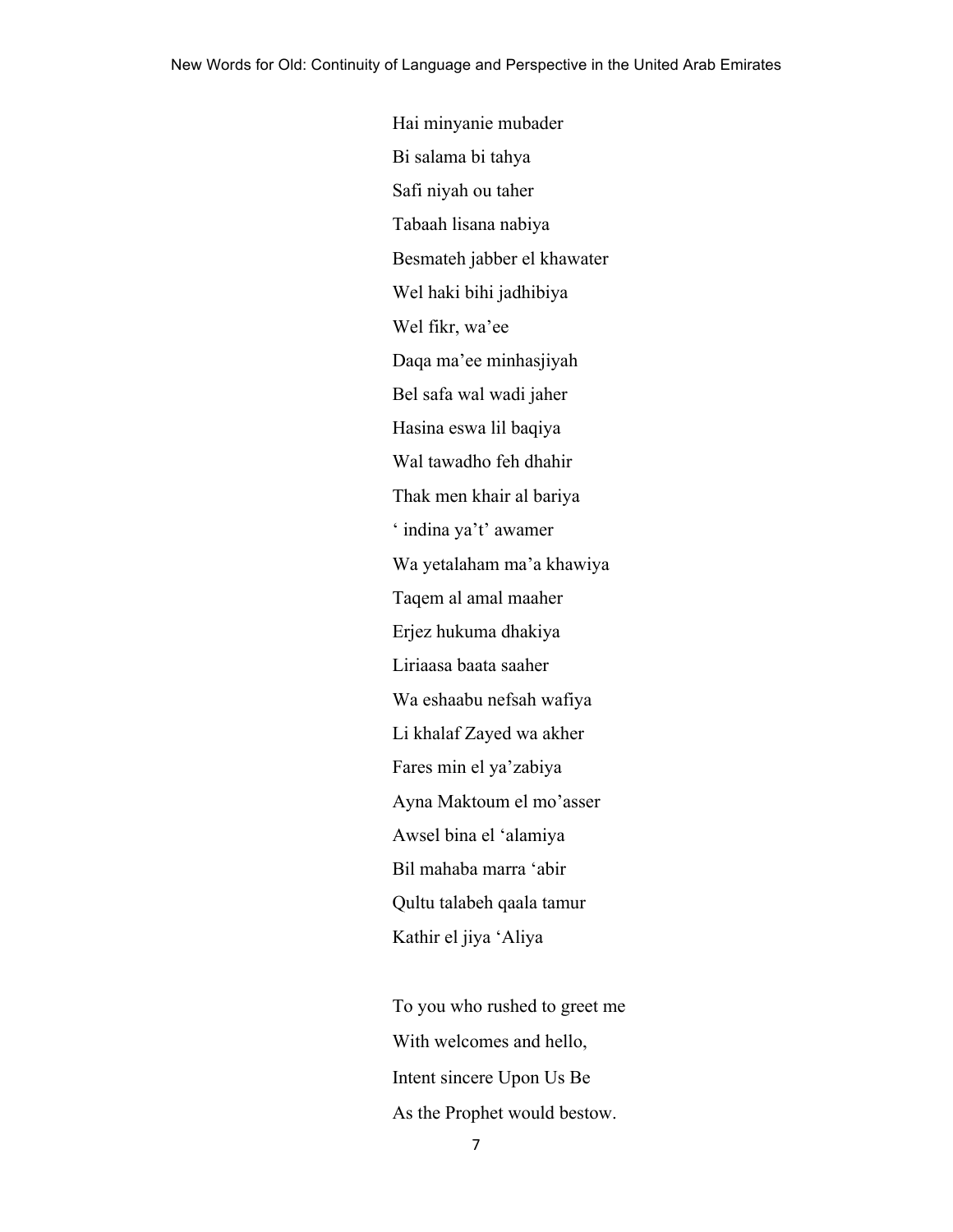#### Elizabeth Rainey

Her Smile becomes our Remedy, Her voice rich placebo. A mind the best strategy In today's world, to sow. Yet selfless in her modesty With friends *sympathico.* Good vibes abound and energy, A Very Righteous soul! She Heads the Skilful Party-Smart governance, we know. All night for the Presidency, And all the way she'll go For Zayed and his Deputy, And an Arabian Knight -see lo! State- of –the- art Diplomacy, Maktoum farms a global Furrow. She Past through the Office lovingly, With Daily Buzz Aglow. 'Come again', I ask her kindly, And give the Green to Go. (Trans. Nada Salem Thaabit and Elizabeth Rainey 2015)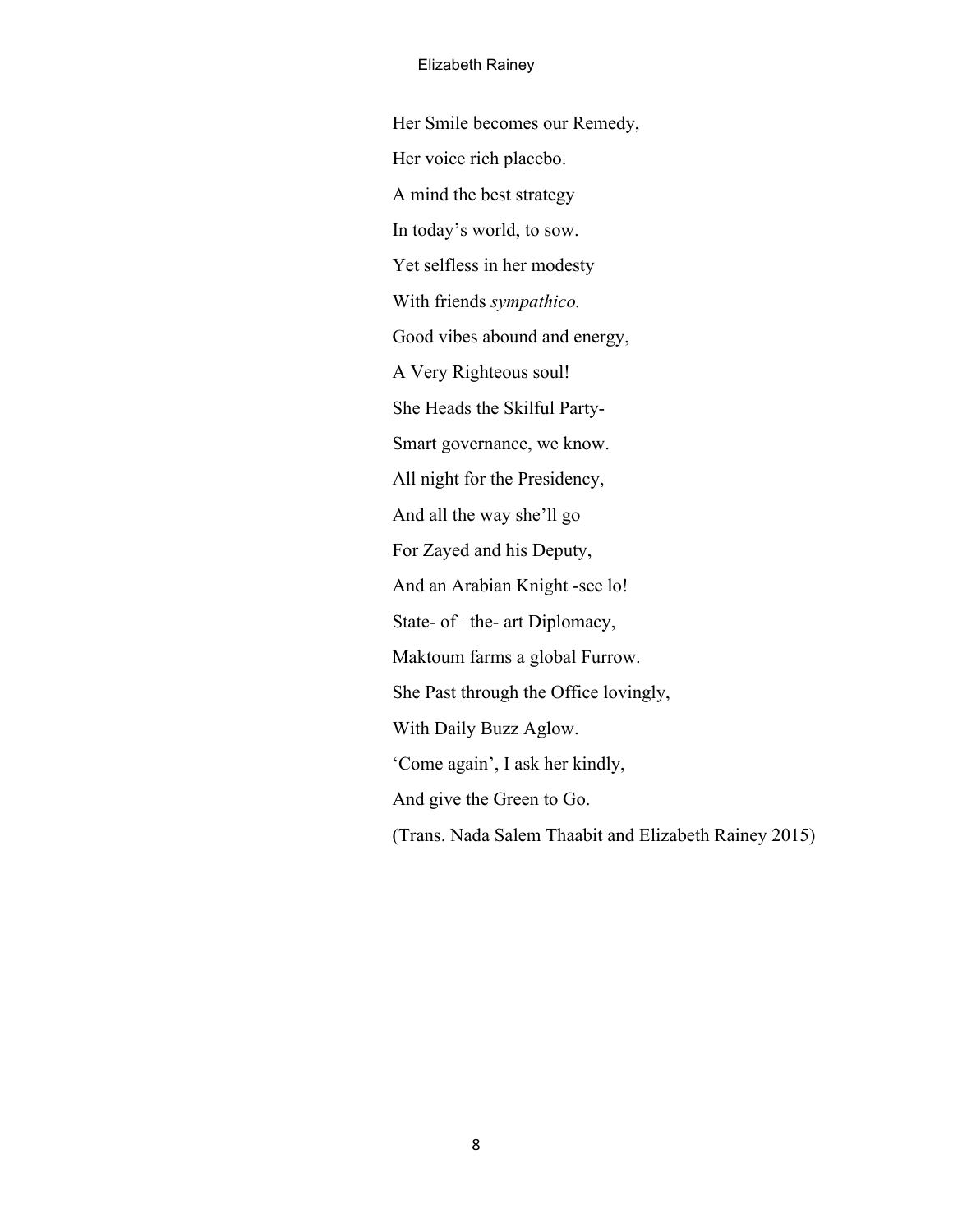#### **Findings**

#### **The Domestic and Global relevance of** *al Nabati* **as a pedagogical tool**

There are a number of interesting issues that arise from this co-translation exercise. Firstly, in respect of dialectology, the cultural flowering of *al Nabati* poetry often meant each tribe used its own micro-dialect, isolated from others, so the usage of some words was not always inter-changeable with the condensed forms of spoken Bedouin Arabic today. There is some form of continuity, but at the same time, some linguistic shift. The living sources of tradition contribute to a strategic cultural exchange which is symbiotic, life-enhancing and vigorous. Therefore, the dialect used reflects that of Dubai via the modern medium of digital recording, and so the regional tongue in which Nada's work was composed can reach a pan-Emirate audience and beyond, through co-translation to an Anglophone public. Furthermore, the social role of the genre, guided by McDowell's work on commemorative practice, shows how that the live delivery of the poetry is still an active form of social cohesion (1992).

Additionally, using *al Nabati* compositions in class has had a positive effect on pedagogy in that through the participation of students with less developed English, affective barriers were lessened. Situating the curriculum in socio-cultural practices also mean there were less of the power distance associated with learning English in some quarters. The combination of listening to poetry aloud, what Dore has called combining the psychological or "perlocutionary effect" and the narrative or "illocutionary effect" made class discipline easier and students more relaxed (1977). This usage acted as an assist to the students' research, as they conducted interviews and used the material to supplements secondary sources gathered through the catalogues. It also made the staff involved in the cultural bridging, which has made a positive contribution to the voices of moderation and to community relations at a time of global security concerns.

#### **Discussion**

# **The Domestic and Global relevance of** *al Nabati* **as a pedagogical tool.**

Nor are there any shortage of comparisons that can be made with Western exemplarity. In an effort to assist cultural bridging in an age of extremism, comparative literature has proven a helpful tool. Cognizant of how information travelled along the Silk Road, highlights again how the digital medium can help forge a positive image of the arts of Arabia, using French and English examples (Rainey, 2016; 2017b). For instance, in the General Prologue of the *Canterbury Tales*, Chaucer describes the Clerk of Oxford thus:

Noght a word spak he more than was neede,

And that was seyd in forme and reverence,

And short, and quyk, and full of hy sentence.

Sownynge in moral vertu was his speche,

And gladly wolde he lerne and gladly teche.

(Pollard, 1967, 11,304-308)

Such a portrait of the intellectual leaders of his day highlights the relationship between words and deeds that *al Nabati* represents. Chaucer's use of such modelling would have resulted in wide recognition and this continues in the present. Indeed, the tradition is thought to have originated in the Middle East and nor is such exemplarity restricted to poetry. Cautionary tales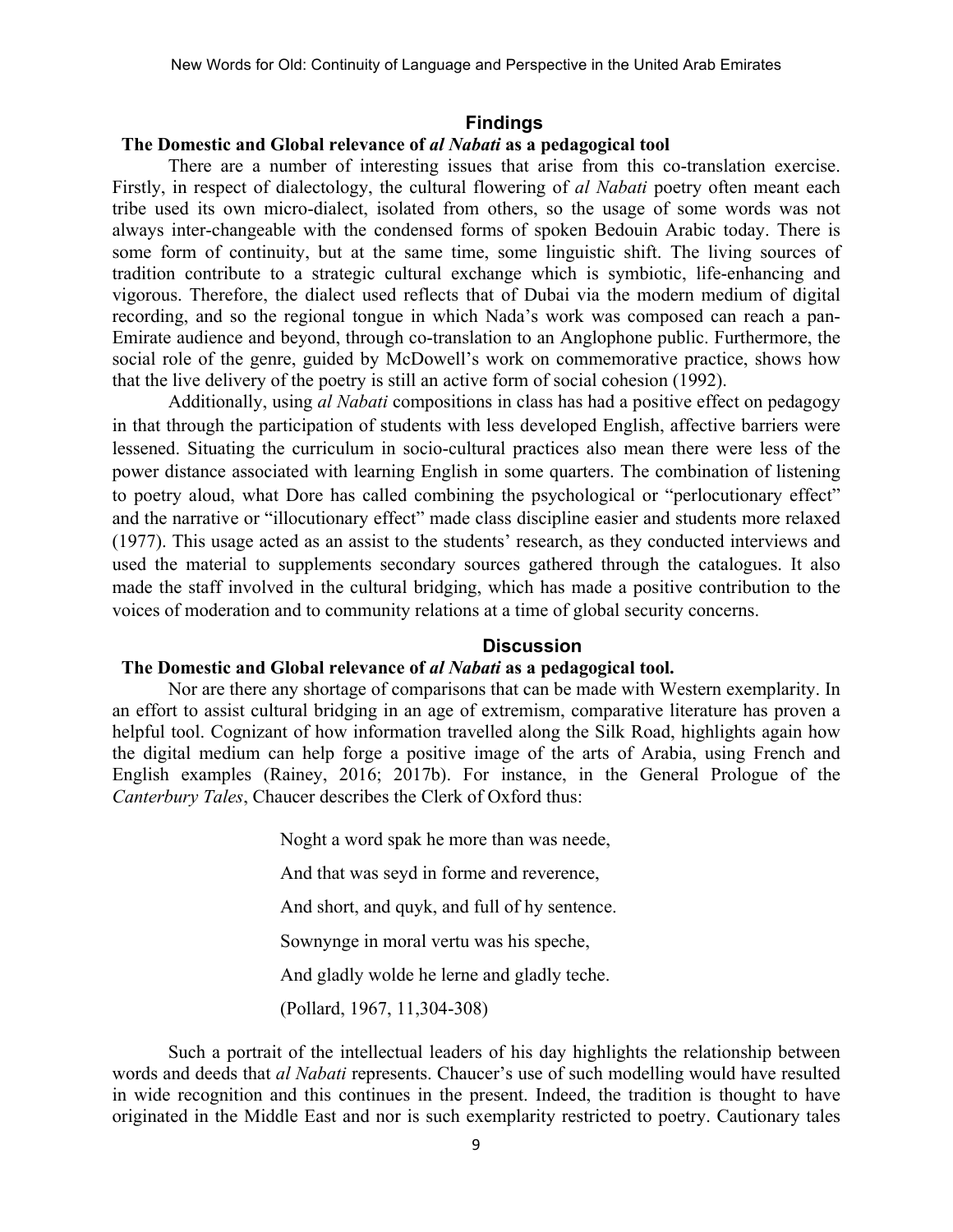#### Elizabeth Rainey

such as the *fabliaux* of Voltaire are modeled on the *Fables of Bidai: the Morall Philosophie of Doni* (1570*),* which were translated from Sanskrit into Pahlavi and later Arabic as *Kalila and Dimma or Kelileh va Demmah.* The first known collection of *belles letters* in Arabic were originally 3rd century Indian tales collected by Sharma. The *Panchatantra* or *Five Principles,* cover loss and gaining of friends*,* crows and owls and loss of gains. Translated by Ibn Muqaffa from Pahlavi two jackals characters, Karataka and Damanaka, narrate the animal stories that resonant through the ages (Weiss and Green, 1985). As they traversed the globe, an  $8<sup>th</sup>$  century Greek translation was used for a Hebrew and Persian version in the twelve century while de Bezier translated the work from Castilian into Latin (O'Kane, 2003). Indeed, it has been suggested by Lessing that they inspired Machiavelli's *The Prince* (1999). However, Aarne's classification of the tales occurred much later (Khouri, 1992).

A similar route was taken by The *Hezar Afsann,* also of Indian origin, and adapted by the Persians into *The Thousand Myths*. Known as *Elf Leyla wa Leyla* in the Arabic version it became *The Thousand and One Nights* (Vakilian, 2012). However, this text was mentioned in *The Filrist of Al Nadim*, a 10<sup>th</sup> century Handbook of ' the books of all nations compiled in Baghdad' in less than glowing terms (1907, p363). The author, a scribe and book seller, writing on a broad range of topics, including fables, poetry, alchemy, grammar, religion and chess, mentioned the *Tales* in a dismissive aside, rejecting the collection as of any serious literary note. In Ch VIII on Story Tellers, he speaks of this 'vulgar, insipid book' (Nicholson, 1993, p454). Later the collection was augmented in Baghdad and Cairo to include a broader range of materials. As the fable genre became popularized throughout France via Syria and Spain, and other tales like *Antar* were circulated as a result of invasion (Heath, 1996). While such hybrids are more familiar to the West than *al Nabati,* their popularity does reflect the cultural complexity and nuances of much of the *al Nabati* tradition. Co-translation is poised to change this dynamic and this has a strategic importance for both intangible and material culture.

English literature continues to be punctuated by such use of exemplarity. Swift, always on the cutting- edge, was careful to point out in *Some Thought on Free Thinking* how that: "….in the great multiplicity of ideas which one's mind is apt to form, there is nothing more difficult than to select those, which are the most proper for the conduct of life" (2017). Indeed, Nada's poem is less a deontic appeal for a better world than a description of what is happening on the ground. Intricately woven into the fabric of the poems, often culminating in the coda Ingham also has suggested that moral behavior is often modelled in *al Nabati* (1993). Witnessing *al Nabati* in its natural environment, and observing those in it, especially their sociocultural and linguistic profile has additional support from Brenneis' observations on social reinforcement and aesthetics (1987; Niles, 1999). Furthermore, Sheikh Mohammed has linked Happiness to Tolerance, security and sustainable development, following the UN efforts to promote global peace (Wam). He has stated: "We have 200 million Arab youth and they have to choose between two ways: either they lose hope for a better future and fall prey to extremist ideas and sectarian conflicts, or they have a great confidence in a better life and a positive power to create a better country," ( Gulf News, 2017). Such a laudable goal has the support of this research.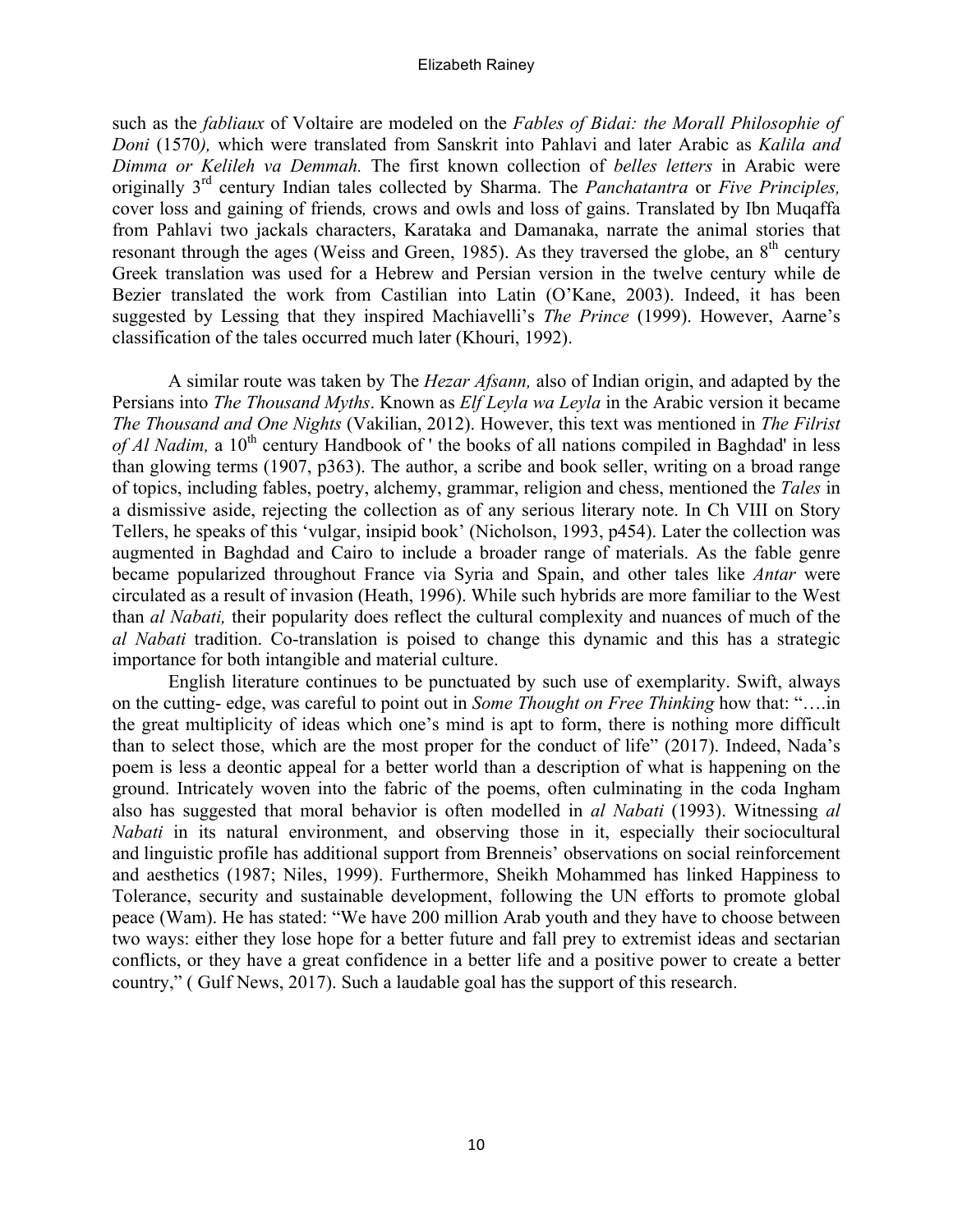# **Conclusion**

It can be seen that creativity, innovation and productivity in the workplace not simply aid government policy, but also pedagogy and community relations. Emiratis continue to use the consultation process (*majilis)* for decision making and poetry often marks these occasions. Thus the extent to which Arabs still equate social occasions, poetry to reflect private and public morality is still very deep rooted in Bedouin society, with the *Sheikh* as tribal spokesperson settling disputes (Armstrong, 2000). While many perform in public others limit the poetry to an inner circle. It is safe to say that poetry is used as an active means of evocating exemplary conduct and as a form of conflict resolution to this day. The mediation of *al Nabati* to the world helps break down barriers between East and West at a time of heighten tensions while showing the vibrancy of Emirati culture (Rainey, 2017b).

Moreover, while most public performers of *al Nabati* are predominantly male in the UAE women contribute vigorously to the genre and it is not merely limited to Sheikhs or high status community members, it is a much more democratic and widespread continuity of practice. Indeed, the cultural exchanges arising from co-translation have a myriad of uses in teaching, cultural bridging, exemplarity and personal and economic well-being. The place for creativity, innovation and sustainability in an increasingly globalized economy are not at all at odds with Emiratization and traditional practices in the UAE. They are in fact discretely intertwined and acknowledged. Such continuity is set to continue, with Tolerance and Happiness not merely a means to an end, but also an end in itself as the century progresses.

Consequently, the preference of Emirati society for oral register needs to be emphasized and examples of this delightful medium preserved in both in Arabic and in English, with as much of the original character kept as possible, through careful transcription by an Emirati scribe. However, while Arabic remains the language of social identity, the Emiratis are increasingly comfortable with the transmutation of many of their cultural materials and performative techniques to a wider cosmopolitan arena.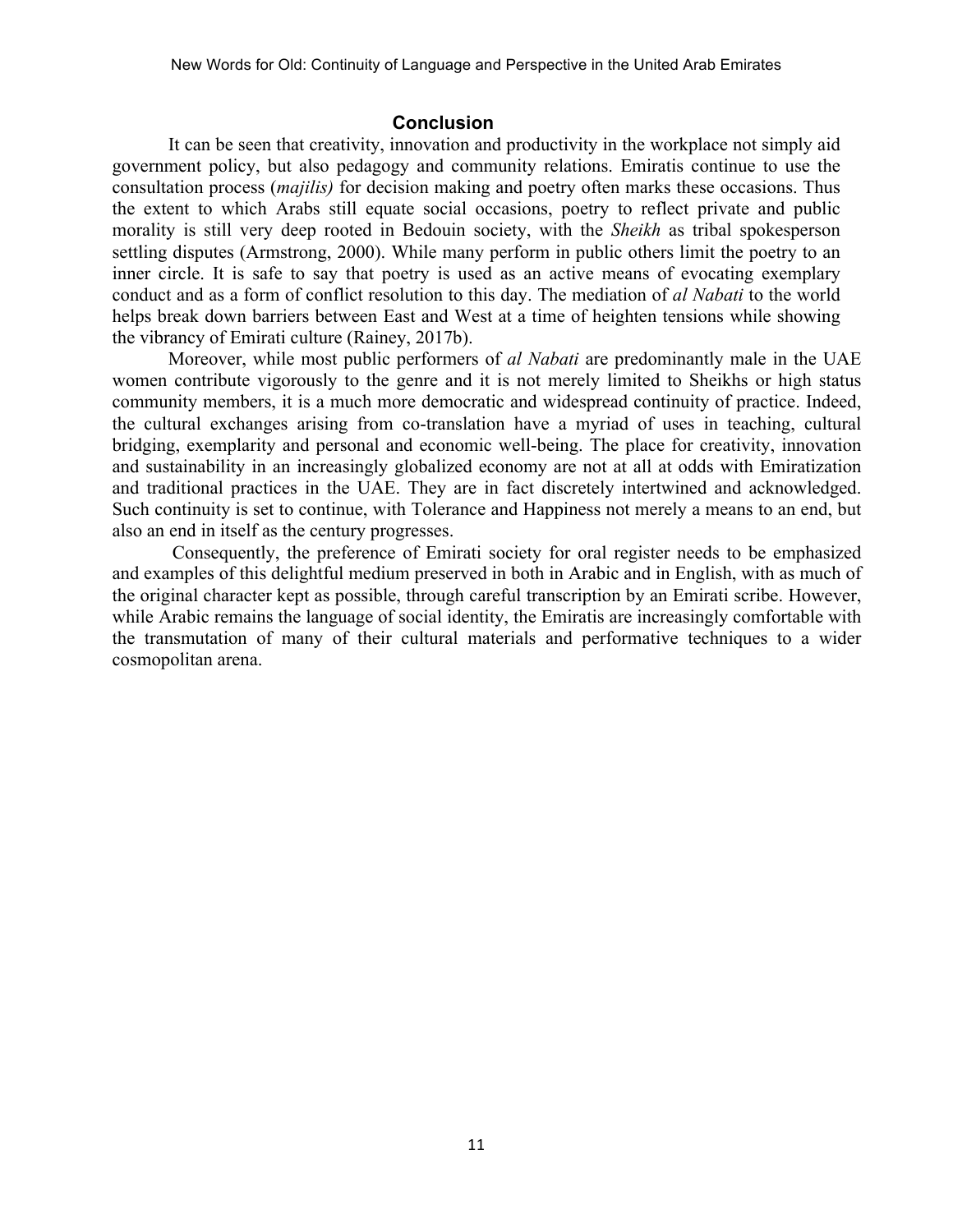#### **References**

- Ahmed, A. (2014, November 4). Arabic debate-poetry translated into English on its way into schools in Britain and the UAE. *The National.* Retrieved *http://www.thenational.ae/artslifestyle/writers/arabic-debate-poetry-translated-into-english-on-its-way-into-schools-inbritain-and-the-uae*
- Armstrong, K. ( 2000). *Islam.* London, UK: Phoenix Press.
- Brenneis, D. (1987) Performing passions: Aesthetics and politics in an occasionally egalitarian society. *American Ethnologist,* 14. 9236-250.
- Clark, G. (2008, August 1). Party of the People. *Time Out, Abu Dhabi*. Retrieved 29th March, 2016 from http://www.timeoutabudhabi.com/art/features/5293-party-of-the-people
- Dore, J. (1977). Children's illocutionary acts. In Freddle (ed.), *Discource production and comprehension*. New Jersey, N.J: Ablex.
- Heath, P. (1996). *The Thirsty Sword: Sirat Antar and the Arabic Popular Culture.* Salt Lake City, USA: University of Utah Press.
- Holes, C. and Abu Atheera, (2011). *The Nabati Poetry of the United Arab Emirates.* Reading, UK:Ithaca Press.
- Khaishgi, A.E.(2016, March 20). Happiness is a serious job': UAE's Minister of Happiness embraces new role. *The National* . Retrieved http://www.thenational.ae/uae/government/happiness-is-a-seriousjob-uaes-minister-of-happiness-embraces-new-role
- Khouri, M. (1992) Literature in J. Hayes, (1992). *The Genius of Arab Civilization*. New York, NY: New York University Press.
- Lessing, D.(1999).Problems, Myths and Stories. London: *Institute for Cultural Research Monograph Series No. 36.*
- McDowell, J.(1992). Folklore as Commemorative Discourse in *Journal of American Folklore 105(418)*  pp403-423.
- Nicholson, R.A.(1993). *A Literary History of the Arabs.* Richmond, UK: Curzon Press.
- Niles, J. (1999*).Homo narrans: The Poetics and Anthropology of Oral Literature.* Philadelphia, PA: University of Pennsylvania.
- Noyes, D. (2016). Gesturing Towards Utopia: Toward a Theory of Exemplarity. In *Narodna Umjetnost ( 53) 1,* 75-95.
- Noyes, D. (2010).Traditional Culture: How does it work? *Concepts andInstitutions in Cultural Property. (*1) Gottingen, Germany: Gottingen Interdisciplinary Research Group on Cultural Property.
- O'Kane, B.(2003).*Early Persian Paintings:"Kalila and Dimma", Manusripts of the late fourteenth century.* London, UK: I.B.Tauris.
	- Ong, W.J. (1982). *Orality and Literacy: The Technologizing of the Word.* London: Methuen.
	- Palmer, P. J. (2007). *The courage to teach: Exploring the inner landscape of a teacher's life.* San Francisco: Jossey-Bass

Pollard, A. W. (1967). (Ed.. *Chaucer The Prologue.* Macmillan: London, *UK.* 

- Rainey, E. (2015*).* Domestic Utopias: Emirati *al Nabati* poetry as an agent of personal, social and national transformation. Paper delivered at SIEF, Zagreb, Croatia.  $22<sup>th</sup>$  June, 2015.
- Rainey, E. (2016). Nuance, Change, Challenge and Networks in the Translation of Religious Poetry. In *Perspectives*.24 (1 ).
- Rainey, E. (2017a.). The Art of Storytelling in Bedouin Society: A 21st-Century Ethnographic Collection of Poems from the United Arab Emirates. *Material Culture Review 83-84,* 143- 159
- Rainey, E ( 2017b).The Twa Literatures- a Tale: the role of occasional actors in the co- translation, celebration and dissemination of Emirati *al Nabati* to World Poetry.. In Elsheikh, A., Elnimeiri, A., & Riddlebarger, J. (Eds.). (2017). *Proceedings of the 1st International Conference on Literature and English Language Teaching (ICLELT). The Victorian.* 5(2).37-49.